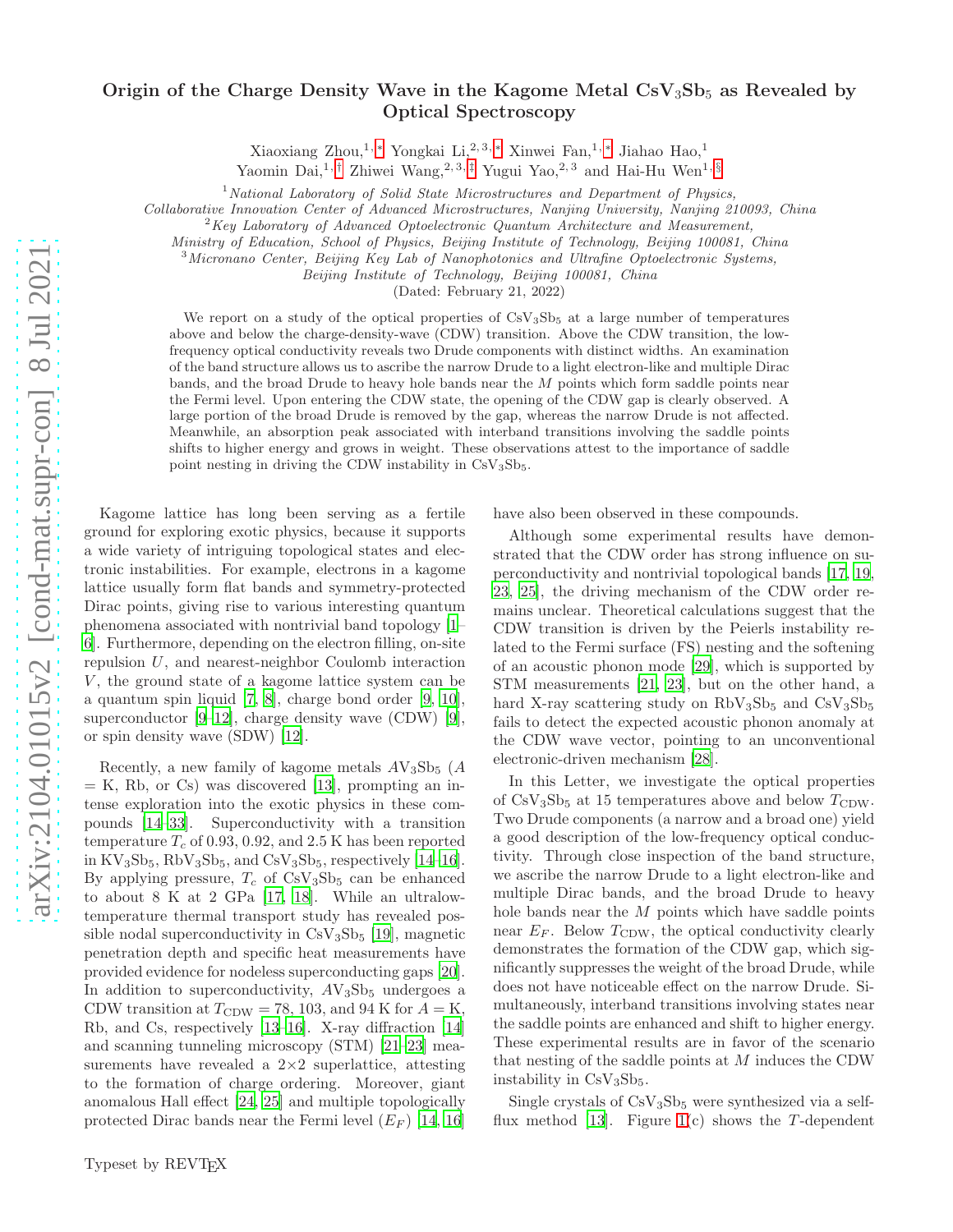

<span id="page-1-0"></span>Figure 1. (a) and (b) show the reflectivity  $R(\omega)$  and the real part of the optical conductivity  $\sigma_1(\omega)$  of CsV<sub>3</sub>Sb<sub>5</sub>, respectively, at several representative temperatures above and below  $T_{CDW}$ . The insets of (a) and (b) display  $R(\omega)$  and  $\sigma_1(\omega)$  up to 50 000 cm<sup>-</sup> at 300 K, respectively. The solid triangles on the y axis of (b) denote the dc conductivity at different temperatures obtained from transport measurements. (c) The T-dependent resistivity  $\rho(T)$  of CsV<sub>3</sub>Sb<sub>5</sub>. (d) The T dependence of  $R(\omega)$  at  $\omega = 1500$  cm<sup>-1</sup> (red solid circles) and  $\omega = 6500 \text{ cm}^{-1}$  (blue solid circles). (e) The CDW gap  $\Delta_{CDW}$  at different temperatures (green solid circles) and the BCS mean-field behavior (red solid curve).

resistivity  $\rho(T)$  of our sample, which exhibits a CDW transition at  $T_{CDW} = 91$  K. The ab-plane reflectivity  $R(\omega)$  of CsV<sub>3</sub>Sb<sub>5</sub> was measured at a near-normal angle of incidence on a newly cleaved surface using a Bruker Vertex 80V Fourier transform spectrometer equipped with an in situ gold evaporation technique [\[34\]](#page-5-3). Data in the frequency range of  $100-12000$  cm<sup>-1</sup> were collected at 15 temperatures from 300 down to 5 K. Then, an AvaSpec-2048×14 optical fiber spectrometer was employed to extend  $R(\omega)$  to 50 000 cm<sup>-1</sup> at room temperature. The real part of the optical conductivity  $\sigma_1(\omega)$  was obtained from a Kramers-Kronig analysis of the measured  $R(\omega)$  [\[35\]](#page-5-4).

Figure [1\(](#page-1-0)a) displays  $R(\omega)$  of CsV<sub>3</sub>Sb<sub>5</sub> at several representative temperatures above and below  $T_{CDW}$  up to 13 000 cm<sup>-1</sup>; the inset shows  $R(\omega)$  at 300 K up to  $50000 \text{ cm}^{-1}$ . Above  $T_{\text{CDW}}$ ,  $R(\omega)$  approaches unity in the low-frequency limit and increases with decreasing T in the far-infrared range, agreeing well with the metallic nature of this compound. Below  $T_{CDW}$ , for example at 5 K (blue curve), a dramatic suppression of  $R(\omega)$  develops at about 1500 cm−<sup>1</sup> alongside a hump-like feature at about 6500 cm<sup>-1</sup>. The evolution of  $R(1500 \text{ cm}^{-1})$  and  $R(6500 \text{ cm}^{-1})$  with T is traced out in Fig. [1\(](#page-1-0)d). Both the suppression of  $R(1500 \text{ cm}^{-1})$  and the enhancement of  $R(6500 \text{ cm}^{-1})$  occur at  $T_{\text{CDW}}$ , suggesting that they are intimately related to the CDW transition.

More straightforward information can be obtained from  $\sigma_1(\omega)$ , as it is directly linked to the joint den-sity of states [\[36\]](#page-5-5). Figure [1\(](#page-1-0)b) shows  $\sigma_1(\omega)$  of CsV<sub>3</sub>Sb<sub>5</sub> at different temperatures above and below  $T_{CDW}$ . The solid triangles on the  $y$  axis denote the dc conductivity  $\sigma_{dc}$  at different temperatures obtained from trans-

port measurements, which agrees quite well with the zero-frequency extrapolation of  $\sigma_1(\omega)$ . For  $T > T_{\text{CDW}}$ , the low-frequency  $\sigma_1(\omega)$  exhibits a pronounced Drude response, i.e. a peak centered at zero frequency, which is a typical characteristic of metals. As T is lowered, the Drude peak narrows, reflecting the reduction of the quasiparticle scattering rate. In the high-frequency range, two broad bands associated with interband transitions can be resolved at about  $5500$  and  $10000$  cm<sup>-1</sup>. For  $T < T<sub>CDW</sub>, \sigma_1(\omega)$  below about 1500 cm<sup>-1</sup> is significantly suppressed, and the lost spectral weight [the area under  $\sigma_1(\omega)$  is transferred to a higher frequency range 1500– 4000 cm<sup>−</sup><sup>1</sup> , resulting in a conspicuous peak at about 1700 cm<sup>−</sup><sup>1</sup> . This gives strong optical evidence for the opening of a density-wave gap [\[37](#page-5-6)[–39\]](#page-5-7). The gap value  $\Delta$ <sub>CDW</sub> can be determined from the crossing point between  $\sigma_1(\omega)$  at  $T < T_{CDW}$  and that at T slightly above  $T_{\text{CDW}}$ , such as 100 K. At 5 K,  $\Delta_{\text{CDW}} = 86.5 \text{ meV}$ , which gives  $2\Delta_{CDW}/k_BT_{CDW} \simeq 22$ , a ratio much larger than the weak-coupling BCS value 3.53. This implies that the CDW in  $CsV_3Sb_5$  is unlikely to be driven by the conventional weak-coupling electron-phonon interaction [\[40\]](#page-5-8); a strong-coupling mechanism may be involved [\[41\]](#page-5-9). The green solid circles in Fig. [1\(](#page-1-0)e) denotes  $\Delta_{CDW}$  at different temperatures. In the proximity of  $T_{CDW}$ ,  $\Delta_{CDW}$  deviates from the BCS mean-field T dependence (red solid curve) for  $\Delta_0 = 86.5$  meV and  $T_{CDW} = 91$  K, indicating an unconventional CDW in  $CsV_3Sb_5$ . This behavior is consistent with a recent study on  $\rm KV_3Sb_5$  [\[30\]](#page-5-10). Furthermore, the residual Drude peak in the low-frequency range becomes extremely narrow, while the band at about 5500 cm<sup>−</sup><sup>1</sup> intensifies and shifts to higher frequency.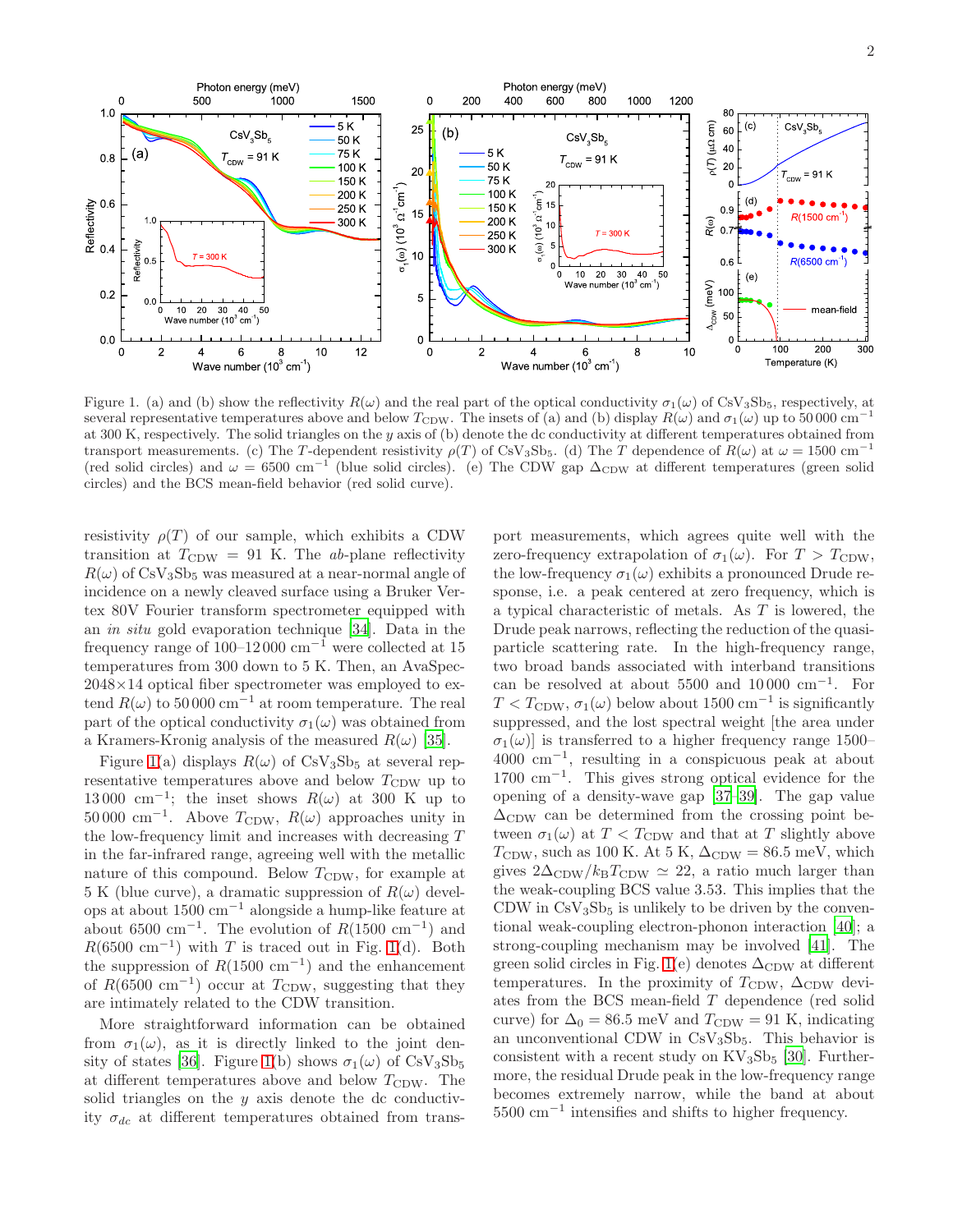

<span id="page-2-0"></span>Figure 2. (a) The red solid curve is  $\sigma_1(\omega)$  of CsV<sub>3</sub>Sb<sub>5</sub> measured at 200 K. The black dashed line through the data represents the Drude-Lorentz fit, which is decomposed into a narrow Drude  $D_1$  (red shaded area), a broad Drude  $D_2$  (blue shaded area) and two Lorentz components L<sub>1</sub> and L<sub>2</sub>, denoted by the orange and grey shaded regions, respectively. (b) The measured  $\sigma_1(\omega)$ at 5 K (cyan solid curve) and the fit (black dashed curve). In addition to the components used for the fit at 200 K, an extra Lorentz component L<sub>3</sub> (green shaded area) is required to describe the opening of the CDW gap. (c) The calculated band structure for CsV<sub>3</sub>Sb<sub>5</sub>. (d) The calculated  $\sigma_1(\omega)$  for CsV<sub>3</sub>Sb<sub>5</sub> (blue curve), which is compared to the measured  $\sigma_1(\omega)$  at 300 K (red curve). Inset: The calculated Fermi surface of  $\text{CsV}_3\text{Sb}_5$  projected to the  $k_x-k_y$  plane; the arrow denotes the nesting vector Q. (e)-(k) The T dependence of the parameters extracted from the Drude-Lorentz fit.

In order to quantitatively analyze the optical data, we fit the measured  $\sigma_1(\omega)$  to the Drude-Lorentz model,

$$
\sigma_1(\omega) = \frac{2\pi}{Z_0} \left[ \sum_k \frac{\omega_{p,k}^2}{\tau_k(\omega^2 + \tau_k^{-2})} + \sum_j \frac{\gamma_j \omega^2 \omega_{p,j}^2}{(\omega_{0,j}^2 - \omega^2)^2 + \gamma_j^2 \omega^2} \right],
$$
\n(1)

where  $Z_0 \simeq 377 \Omega$  is the impedance of free space. The first term is a sum of free-carrier Drude responses. Each is characterized by a plasma frequency  $\omega_p$ , with  $\omega_p^2$  being proportional to the carrier density, and a scattering rate  $1/\tau$  describing the width of the Drude profile at half maximum. In the second term,  $\omega_{0,j}$ ,  $\gamma_j$ , and  $\omega_{p,j}$  correspond to the resonance frequency, linewidth, and plasma frequency (strength) of the  $j<sub>th</sub>$  Lorentz oscillator, respectively. The red solid curve in Fig. [2\(](#page-2-0)a) is the measured  $\sigma_1(\omega)$  at 200 K, and the dashed line through the data represents the fitting result, which is the superposition of a narrow Drude  $D_1$  (red shaded area), a broad Drude  $D_2$  (blue shaded area), and two Lorentz components  $L_1$ and  $L_2$  (the orange and grey shaded areas, respectively).

To ascertain the origin of the components in  $\sigma_1(\omega)$ , we calculated the band structure, the FS, and the ab-plane  $\sigma_1(\omega)$  of CsV<sub>3</sub>Sb<sub>5</sub> within the density-functional-theory (DFT) framework implemented in the full-potential linearized augmented plane wave code WIEN2k [\[42](#page-5-11)[–45\]](#page-5-12). Figure [2\(](#page-2-0)c) displays the calculated band structure of  $CsV<sub>3</sub>Sb<sub>5</sub>$ , which is similar to previous calculations [\[13](#page-4-11),

[14](#page-4-12), [29](#page-5-1)]. It is noteworthy that there are three types of bands crossing  $E_F$ : (i) a light electron-like band near the Γ point, (ii) multiple Dirac bands with quasi-linear dispersion near the  $K$  points, and (iii) heavy hole-like bands with weak dispersion which form saddle points near  $E_F$ at M. The inset of Fig. [2\(](#page-2-0)d) shows the calculated FS of  $CsV<sub>3</sub>Sb<sub>5</sub>$  projected to the  $k_x-k_y$  plane. The circle around the center of the Brillouin zone denotes a cylinder-like Fermi pocket produced by the light electron-like band near Γ; the multiple Dirac bands give rise to the FS sheets near K (between  $\Gamma$  and K); the FS near M (between M and  $K$ ) are formed by the heavy hole-like bands with saddle points near  $E_F$ . Figure [2\(](#page-2-0)d) manifests that the calculated  $\sigma_1(\omega)$  (blue solid curve) agrees quite well with the experimental  $\sigma_1(\omega)$  (red solid curve).

Previous optical studies on Dirac or Weyl semimetals have shown that the Drude response associated with Dirac bands is very narrow [\[46](#page-5-13)[–49](#page-5-14)], and the small scattering rate in these materials has been proved to stem from a protection mechanism that strongly suppresses backscattering [\[50](#page-5-15)[–52](#page-5-16)]. A recent optical study on RhSi has corroborated that light electron bands give rise to a narrow Drude, while heavy hole bands produce a broad Drude [\[53\]](#page-5-17). Furthermore, saddle points near  $E_F$  act as scattering sinks, which lead to a large quasiparticle scattering rate [\[54](#page-5-18)]. Based on these facts, it is reasonable to attribute  $D_1$  to the light electron-like and multiple Dirac bands, and ascribe  $D_2$  to the heavy hole bands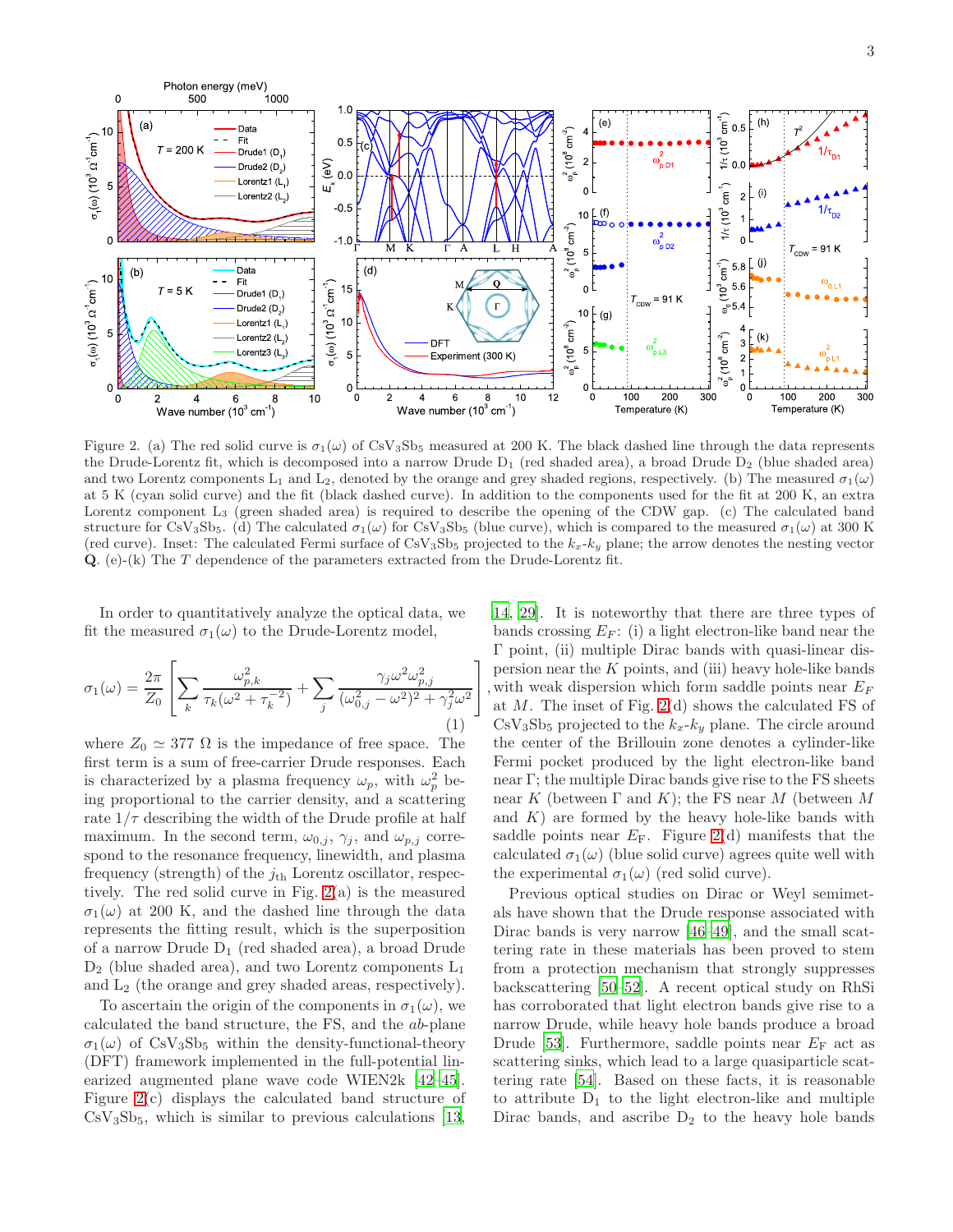having saddle points near  $E_F$  at the M points.  $L_1$  and  $L_2$  are associated with interband transitions. The energy of the interband transitions involving states near the saddle points at  $M$  and  $L$ , as indicated by the red arrows in Fig. [2\(](#page-2-0)c), exactly matches the resonance frequency, namely the peak position ( $\sim$ 0.7 eV), of L<sub>1</sub>. This allows us to link  $L_1$  to interband transitions involving the saddle points at M and L. Here, we would like to point out that interband transitions between other bands may also contribute to  $L_1$ , but those involving the saddle points at M and L are expected to dominate, because near the saddle points, the density of states (DOS) is greatly enhanced due to the flatness of the bands.

Having elaborated the origin of each component, we examine  $\sigma_1(\omega)$  in the CDW state and the evolution of the optical response with T. Figure [2\(](#page-2-0)b) depicts  $\sigma_1(\omega)$ of  $CsV_3Sb_5$  at 5 K (cyan solid curve) and the fitting result (black dashed curve). Due to the opening of the CDW gap,  $D_2$  is significantly suppressed, and a third Lorentz component  $L_3$  (green shaded region) is introduced to describe the gap feature in  $\sigma_1(\omega)$ . The same approach has been used to describe the SDW gap in iron pnictides [\[39,](#page-5-7) [55](#page-5-19), [56](#page-5-20)]. Moreover,  $D_1$  becomes very narrow to account for the extremely small  $\rho(T)$  at 5 K; L<sub>1</sub> grows in spectral weight and shifts to higher frequency. In order to track the detailed  $T$  dependence of the optical properties for  $CsV<sub>3</sub>Sb<sub>5</sub>$ , we apply the Drude-Lorentz fit to  $\sigma_1(\omega)$  at all 15 measured temperatures, which returns the T dependence of the parameters for all components. To achieve more accurate fits, the constraint condition  $\sigma_1(\omega \to 0) \equiv 1/\rho(T)$  has been applied for the fit at all temperatures.

The T dependence of  $\omega_{p,D_1}^2$  and  $\omega_{p,D_2}^2$  is traced out in Figs. [2\(](#page-2-0)e) and 2(f), respectively. Above  $T_{CDW}$ , neither  $\omega_{p,D_1}^2$  nor  $\omega_{p,D_2}^2$  exhibits observable T dependence, indicating no change of the FSs. Upon entering the CDW state, while  $\omega_{p,D_1}^2$  remains unchanged, a sharp drop in  $\omega_{p,D_2}^2$  is observed. This suggests that the FSs associated with the light electron-like and Dirac bands are not affected by the CDW transition, whereas a large portion (about 65%) of the FSs formed by the heavy hole bands with saddle points at  $M$  is removed due to the formation of the CDW gap. The lost spectral weight from  $D_2$  is transferred to higher energy. In order to locate the spectral weight, we plot  $\omega_{p,L_3}^2$  as a function of T in Fig. [2\(](#page-2-0)g). It is immediately obvious that the value of  $\omega_{p,L_3}^2$  is approximately equal to the decrease of  $\omega_{p,D_2}^2$ , and  $\omega_{p,L_3}^2$  exhibits the opposite T dependence to  $\omega_{p,D_2}^2$ , implying that the lost spectral weight from  $D_2$  is most likely transferred to L3. To verify this assertion,  $\omega_{p,D_2}^2 + \omega_{p,L_3}^2$  is plotted as open circles in Fig. [2\(](#page-2-0)f), which reveals that  $\omega_{p,D_2}^2 + \omega_{p,L_3}^2$  in the CDW state has the same value as  $\omega_{p,D_2}^2$  above  $T_{\text{CDW}}$ . This strongly suggests that the lost spectral weight from  $D_2$  is fully captured by  $L_3$ , consistent with the expected behavior for a density-wave gap [\[37](#page-5-6), [38\]](#page-5-21). Moreover, the conservation of the spectral weight between  $D_2$  and  $L_3$  further confirms that the

CDW transition bears no influence on  $\omega_{p,D_1}^2$ . Figures [2\(](#page-2-0)h) and 2(i) display  $1/\tau_{D_1}$  and  $1/\tau_{D_2}$ , respectively. Both diminishes linearly with decreasing T above  $T_{CDW}$ . No abrupt change in  $1/\tau_{D_1}$  is observed at  $T<sub>CDW</sub>$ , again hinting that the light electron-like and Dirac bands are not involved in the CDW transition. In the low-temperature range,  $1/\tau_{D_1}$  follows Fermi-liquid  $T^2$ dependence as depicted by the solid curve in Fig. [2\(](#page-2-0)h), in accord with the expected behavior for bands with Diraclike dispersion [\[46](#page-5-13), [57\]](#page-5-22). In contrast, a sudden drop in  $1/\tau_{D_2}$  occurs at  $T_{CDW}$ , suggesting that the quasiparticle scattering in the heavy hole bands with saddle points near  $E_F$  is also altered by the formation of the CDW gap.

The evolution of  $L_1$  is portrayed in Figs. [2\(](#page-2-0)j) and 2(k). Both the resonance frequency  $\omega_{0,L_1}$  and the intensity  $\omega_{p,L_1}^2$  of L<sub>1</sub> exhibit a jump at T<sub>CDW</sub>. While the interband transitions at L involve bands far away from  $E_F$ , which is unlikely to be affected by the CDW transition, the opening of the CDW gap in the heavy hole bands with saddle points near  $E_F$  at M can account for the behavior of  $L_1$ . Upon the CDW transition, the DOS near  $E_F$  is depleted, leading to the formation of the CDW gap near M. The removed DOS is retrieved just above the gap energy, resulting in a pileup of DOS near the gap edge. This DOS pileup not only shifts the interband transitions towards higher energy, accounting for the jump in  $\omega_{0,L_1}$ , but also enhances their intensity due to the enhancement of DOS, which explains the increase of  $\omega_{p,L_1}^2$ .

Our experimental results provide important information for understanding the driving mechanism of the CDW order. Recent theoretical calculations [\[29\]](#page-5-1) have suggested a  $2\times2$  CDW with an inverse star of David pattern as the ground state of  $AV_3Sb_5$ , and also proposed that the CDW is induced by the Peierls instability related to the FS nesting and the softening of a breathing phonon mode of V atoms. The calculated phonon band structure shows a softening of acoustic phonon modes near the M and L points of the Brillouin Zone, indicating a strong instability. The  $q$  vector of the soft mode at  $M$  coincides with the nesting vector between neighboring saddle points at M. Consequently, the CDW instability significantly reduces the DOS at  $E_F$  by suppressing the saddle points at M, which leads to the formation of the CDW gap in the heavy bands near the  $M$  points. Assuming an electronically driven charge order and FS nesting effect, another theoretical work [\[27](#page-5-23)] has obtained a star of David CDW with orbital currents for  $AV_3Sb_5$ , and the resulting band structure also exhibits a gap opening around the M points. Although it is still controversial whether the FS nesting driving mechanism for a CDW in onedimensional systems can be applied to two-dimensional materials [\[58\]](#page-5-24), Rice and Scott have demonstrated that in a two-dimensional system, the nesting of saddle points near  $E_F$ , which is not the usual FS nesting, is unstable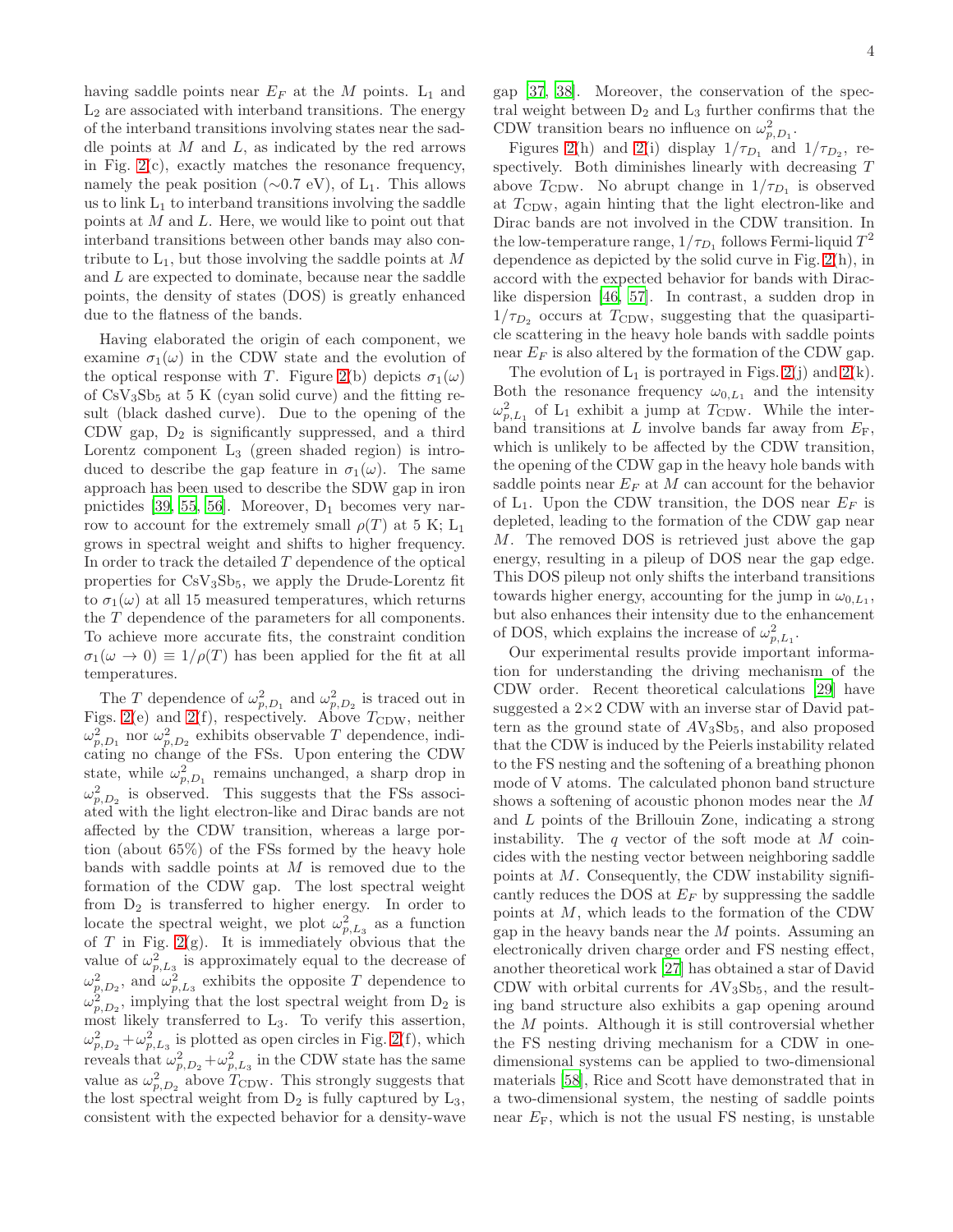against CDW formation [\[54\]](#page-5-18).

 $AV_3Sb_5$  have saddle points near  $E_F$  at the M points [\[13,](#page-4-11) [14](#page-4-12), [29,](#page-5-1) [59](#page-5-25)[–61\]](#page-5-26), and these saddle points are connected by the nesting vector Q as shown in the inset of Fig. [2\(](#page-2-0)d). Our experimental observations, i.e. the strong suppression of  $\omega_{p,D_2}^2$ , the shift of  $\omega_{0,L_1}$  to higher energy, as well as the increase of  $\omega_{p,L1}^2$  upon the CDW transition, point to the formation of a CDW gap in the heavy bands having saddle points near  $E_F$  at M. This has been confirmed by recent angle-resolved photoemission spectroscopy (ARPES) measurements [\[59](#page-5-25)[–61](#page-5-26)]. The opening of the CDW gap in the heavy bands with saddle points at M suggests that nesting of the saddle points at M may play an important role in driving the CDW instability in  $CsV<sub>3</sub>Sb<sub>5</sub>$ .

To summarize, the optical properties of  $CsV<sub>3</sub>Sb<sub>5</sub>$  have been examined at numerous temperatures between 5 and 300 K. Above  $T_{CDW}$ , the optical conductivity can be well described by two Drude components: a narrow and a broad one. An investigation into the calculated band structure suggests that the narrow Drude is associated with a light electron-like and multiple Dirac bands, while the broad Drude arises from heavy hole bands with saddle points near  $E_F$  at M. Below  $T_{CDW}$ , the opening of the CDW gap is clearly observed in  $\sigma_1(\omega)$ . The spectral weight of the broad Drude is substantially suppressed by the gap, while the narrow Drude remains unchanged. In addition, interband transitions that involve the electronic states near the saddle points at M gain some weight and shift to higher energy. These observations signify that the CDW instability in  $CsV<sub>3</sub>Sb<sub>5</sub>$  is intimately related to the nesting of the saddle points at M.

We thank S. L. Yu, Q. H. Wang, R. Thomale, B. H. Yan, H. Miao, B. Xu, R. Yang, and J. B. Qi for helpful discussions. We gratefully acknowledge financial support from the National Key R&D Program of China (Grants No. 2016YFA0300401 and 2020YFA0308800), the National Natural Science Foundation of China (Grants No. 11874206, 12061131001, 92065109, 11734003 and 11904294), the Fundamental Research Funds for the Central Universities (Grant No. 020414380095), Jiangsu shuangchuang program, the Beijing Natural Science Foundation (Grant No. Z190006), and the Beijing Institute of Technology Research Fund Program for Young Scholars (Grant No. 3180012222011).

- These authors contributed equally to this work.
- <span id="page-4-0"></span>† [ymdai@nju.edu.cn](mailto:ymdai@nju.edu.cn)
- <span id="page-4-1"></span>‡ [zhiweiwang@bit.edu.cn](mailto:zhiweiwang@bit.edu.cn)
- <span id="page-4-2"></span>§ [hhwen@nju.edu.cn](mailto:hhwen@nju.edu.cn)
- <span id="page-4-4"></span><span id="page-4-3"></span>[1] H.-M. Guo and M. Franz, Phys. Rev. B 80, 113102 (2009).
- [2] I. I. Mazin, H. O. Jeschke, F. Lechermann, H. Lee, M. Fink, R. Thomale, and R. Valentí, Nat. Commun.

5, 4261 (2014).

- [3] L. Ye, M. Kang, J. Liu, F. von Cube, C. R. Wicker, T. Suzuki, C. Jozwiak, A. Bostwick, E. Rotenberg, D. C. Bell, et al., Nature 555, 638 (2018).
- [4] M. Kang, L. Ye, S. Fang, J.-S. You, A. Levitan, M. Han, J. I. Facio, C. Jozwiak, A. Bostwick, E. Rotenberg, et al., Nat. Mat. 19, 163 (2020).
- [5] Z. Liu, M. Li, Q. Wang, G. Wang, C. Wen, K. Jiang, X. Lu, S. Yan, Y. Huang, D. Shen, et al., Nat. Commun. 11, 4002 (2020).
- <span id="page-4-5"></span>[6] J.-X. Yin, S. S. Zhang, G. Chang, Q. Wang, S. S. Tsirkin, Z. Guguchia, B. Lian, H. Zhou, K. Jiang, I. Belopolski, et al., Nat. Phys. 15, 443 (2019).
- <span id="page-4-6"></span>L. Balents, Nature 464, 199 (2010).
- <span id="page-4-7"></span>[8] S. Yan, D. A. Huse, and S. R. White, Science 332, 1173 (2011).
- <span id="page-4-8"></span>[9] W.-S. Wang, Z.-Z. Li, Y.-Y. Xiang, and Q.-H. Wang, Phys. Rev. B 87, 115135 (2013).
- <span id="page-4-9"></span>[10] M. L. Kiesel, C. Platt, and R. Thomale, Phys. Rev. Lett. 110, 126405 (2013).
- [11] W.-H. Ko, P. A. Lee, and X.-G. Wen, Phys. Rev. B 79, 214502 (2009).
- <span id="page-4-10"></span>[12] S.-L. Yu and J.-X. Li, Phys. Rev. B **85**, 144402 (2012).
- <span id="page-4-11"></span>[13] B. R. Ortiz, L. C. Gomes, J. R. Morey, M. Winiarski, M. Bordelon, J. S. Mangum, I. W. H. Oswald, J. A. Rodriguez-Rivera, J. R. Neilson, S. D. Wilson, et al., Phys. Rev. Materials 3, 094407 (2019).
- <span id="page-4-12"></span>[14] B. R. Ortiz, S. M. L. Teicher, Y. Hu, J. L. Zuo, P. M. Sarte, E. C. Schueller, A. M. M. Abeykoon, M. J. Krogstad, S. Rosenkranz, R. Osborn, et al., Phys. Rev. Lett. 125, 247002 (2020).
- [15] B. R. Ortiz, P. M. Sarte, E. M. Kenney, M. J. Graf, S. M. L. Teicher, R. Seshadri, and S. D. Wilson, Phys. Rev. Materials 5, 034801 (2021).
- <span id="page-4-13"></span>[16] Q. Yin, Z. Tu, C. Gong, Y. Fu, S. Yan, and H. Lei, Chin. Phys. Lett. 38, 037403 (2021).
- <span id="page-4-14"></span>[17] K. Y. Chen, N. N. Wang, Q. W. Yin, Z. J. Tu, C. S. Gong, J. P. Sun, H. C. Lei, Y. Uwatoko, and J.-G. Cheng (2021), arXiv:2102.09328.
- <span id="page-4-15"></span>[18] X. Chen, X. Zhan, X. Wang, J. Deng, X.-B. Liu, X. Chen, J.-G. Guo, and X. Chen (2021), arXiv:2103.13759.
- <span id="page-4-16"></span>[19] C. C. Zhao, L. S. Wang, W. Xia, Q. W. Yin, J. M. Ni, Y. Y. Huang, C. P. Tu, Z. C. Tao, Z. J. Tu, C. S. Gong, et al. (2021), arXiv:2102.08356.
- <span id="page-4-17"></span>[20] W. Duan, Z. Nie, S. Luo, F. Yu, B. R. Ortiz, L. Yin, H. Su, F. Du, A. Wang, Y. Chen, et al. (2021), arXiv:2103.11796.
- <span id="page-4-18"></span>[21] H. Chen, H. Yang, B. Hu, Z. Zhao, J. Yuan, Y. Xing, G. Qian, Z. Huang, G. Li, Y. Ye, et al. (2021), arXiv:2103.09188.
- [22] Z. Liang, X. Hou, W. Ma, F. Zhang, P. Wu, Z. Zhang, F. Yu, J. J. Ying, K. Jiang, L. Shan, et al. (2021), arXiv:2103.04760.
- <span id="page-4-19"></span>[23] Y.-X. Jiang, J.-X. Yin, M. M. Denner, N. Shumiya, B. R. Ortiz, J. He, X. Liu, S. S. Zhang, G. Chang, I. Belopolski, et al. (2020), arXiv:2012.15709.
- <span id="page-4-20"></span>[24] S.-Y. Yang, Y. Wang, B. R. Ortiz, D. Liu, J. Gayles, E. Derunova, R. Gonzalez-Hernandez, L. Šmejkal, Y. Chen, S. S. P. Parkin, et al., Sci. Adv. 6, eabb6003 (2020).
- <span id="page-4-21"></span>[25] F. H. Yu, T. Wu, Z. Y. Wang, B. Lei, W. Z. Zhuo, J. J. Ying, and X. H. Chen (2021), arXiv:2102.10987.
- [26] X. Feng, K. Jiang, Z. Wang, and J. Hu (2021), arXiv:2103.07097.